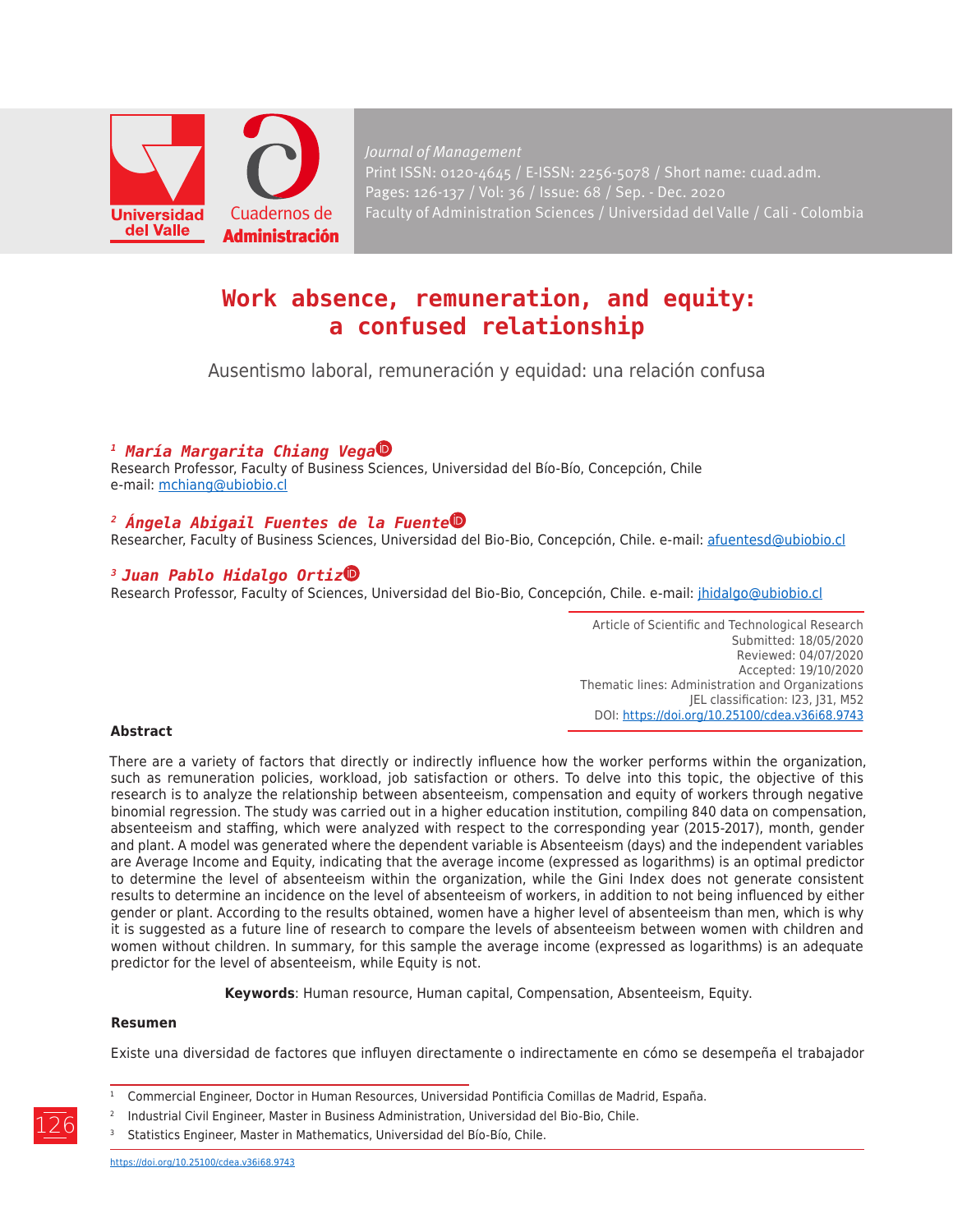dentro de la organización, tales como políticas de remuneraciones, carga de trabajo, satisfacción laboral u otros. Para profundizar en este tema, el objetivo de esta investigación es analizar la relación que existe entre las variables ausentismo, compensación y equidad de los trabajadores mediante regresión binomial negativa. El estudio fue realizado en una institución de educación superior, recopilando 840 datos de compensaciones, ausentismo y dotación de la persona, los cuales fueron analizados respecto al año correspondiente (2015-2017), mes, género y planta. Se generó un modelo donde la variable dependiente es Ausentismo (días) y las variables independientes son promedio de Renta y Equidad, indica que el promedio de renta (expresado en logaritmos) es un óptimo predictor para determinar el nivel de ausentismo dentro de la organización, mientras que el índice Gini no genera resultados congruentes para determinar una incidencia en el nivel de ausentismo de los trabajadores, además de no verse influido ni por género ni por planta. De acuerdo a los resultados obtenidos las mujeres tienen un nivel más alto de ausentismo que los hombres, por lo cual se sugiere como línea de investigación futura hacer una comparación de los niveles de ausentismo laboral entre mujeres con hijos y mujeres sin hijos. En síntesis, para esta muestra el promedio de renta (expresado en logaritmos) es un predictor adecuado para el nivel de ausentismo, mientras que la Equidad no lo es.

**Palabras clave:** Recurso humano, Capital humano, Compensación, Ausentismo, Equidad.

# **1. Introduction**

Human Resources and Human capital are fundamental components in an organization, and they are needed to accomplish the goals of the company.

Work absenteeism is a main problem that affects organizations by disrupting its normal functioning, which affects productivity and the whole economy. To understand this problem, workers compensations are a variable to analyze since it could be affecting absenteeism at work. Another variable that affects the level of work absenteeism is equity.

In view of the above, we attempt to explain the relationship between work absenteeism, compensation, and equity between workers within an organization.

The value on this research is in the lack of previous studies searching for these relationships between the 3 variables among workers. However, we can mention Purcel (2011), who stablished ties with incentives and compensations, and line up executives' behaviors with long term value creation, all this within a sample of executives. The research made by Barroso (2012), links different variables of life quality in relation to each other, where equity and absenteeism are present, but there is no clarity of the type of workers considered on his research.

The sample on this research is made with works on every level; therefore, the results will be a contribution to the subject, and it will be useful to further researches and for management of organizations. Authors such as Dolan, Shuler, Randall, and Valle (1999), Chiavenato (2000), Wayne and Noe (2005), indicate that compensation is related to the workers financial and services perceptions, and these compensations are linked to a personal contribution and work performance. Also, equity is defined as a person's perception between what he/she gives to the company goals and what is considered a fair compensation; compared with what his/ her coworkers give and receive. Regarding work absenteeism, it definitely has negative implications for everyone; the worker is the one who suffer the disease or the problems that force him/her to be away from work; on the other hand, the company lose productivity of this worker; and the society gets involved, because all this delays it´s economic and social grow.

# **2. Theoretical Framework**

# *2.1. Work Absenteeism*

According to the "International Labour Organization" (1991), Work Absenteeism is defined as the lack of attendance of a worker who was supposed to attend, excluding vacation periods and strikes. And work absenteeism due medical reasons is defined as a medical leave period caused by the individual incapacity, except for regular pregnancy or prison.

Chiavenato (2011), states that absenteeism designates the lacks or absences of employees at work, it is the summatory of the periods when the workers are absent at work.

According to Hoffmeister, Vidal, Vallebuona, Ferrer, Vásquez, and Núñez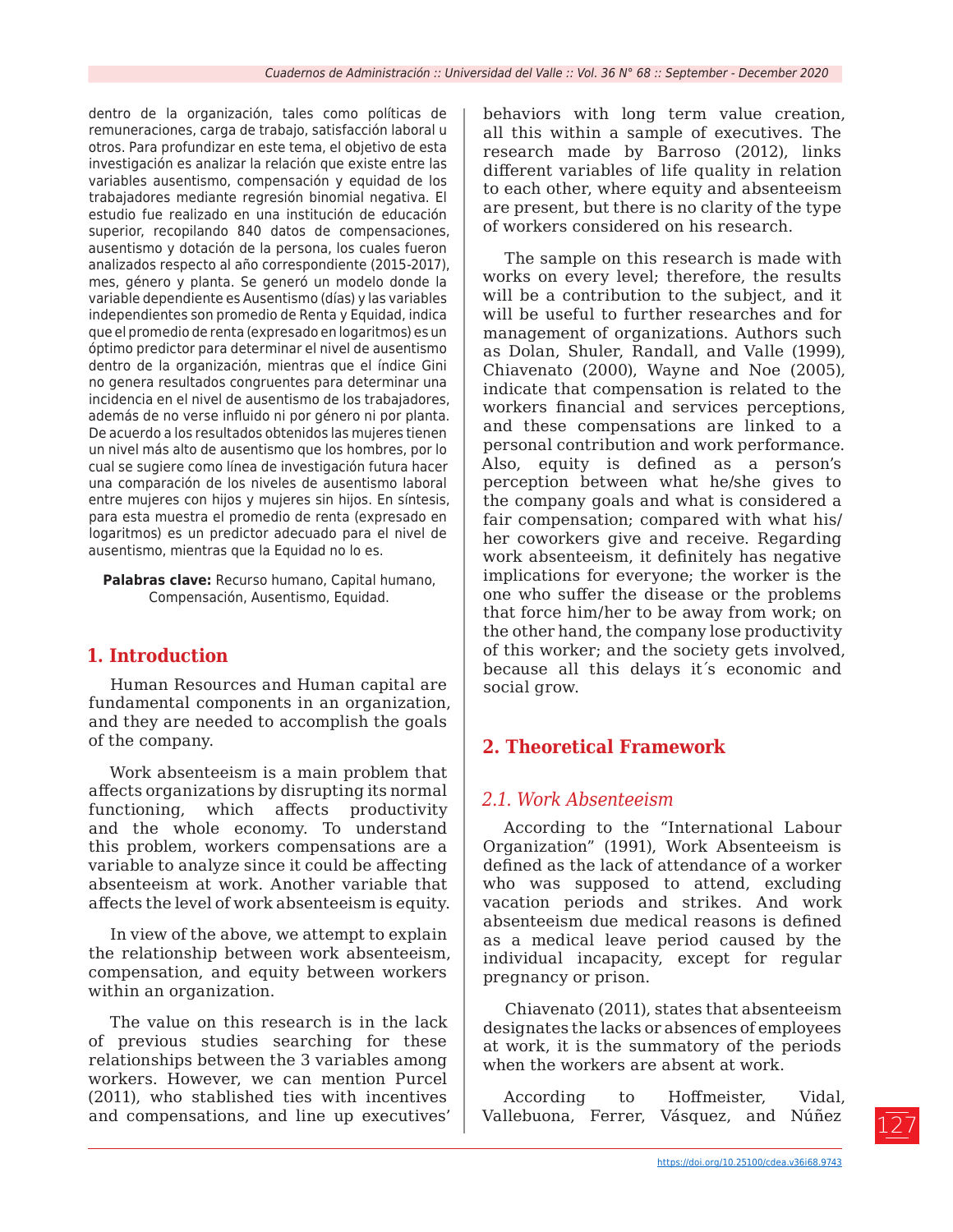(2014), absenteeism caused by work accidents, or occupational diseases is an issue on the rise, it is calculated that a 5% of the work force is absent on a work day, although this calculations can change between 2 and 10% depending on area, cultural organization, and kind of (p. 21).

According to William (1983) when there is a full employment regime the trend towards absenteeism increases, probably because employees are not afraid of leave the workplace without been dismissed; and, if that happened, there will be other employment opportunities available. Another factor is wage, employees satisfied with their earnings could trigger the increase of absenteeism when earning increase.

García and Martínez (2016) state that no matter the approach companies use to face absenteeism, the first step they should take is to restate how they see absenteeism and finish the existing paradigm where the organization has no influence over general disease absenteeism, as well as acknowledging the fact that emotional wellbeing creates an impact on the organization competitiveness, maybe even more by analyzing the nontraditional ways of work like teleworking (p. 24).

# *2.2. Compensation*

Compensation is a relation of exchange or payment, that might have financial purposes or not; compensation has different meanings for the employee and the employer. For the employee compensation is a payment for the effort and the investment he/she did on education and training. For employers, compensation is an implementation cost. The remuneration includes financial returns and tangible services, plus employee benefits as part of employment relationships (Milkovich and Newman, 1996).

When organizations offer compensations to the employees that satisfy important needs for them, like developing opportunities, face new challenges, and economic bonuses; they feel valued and motivated, which increases the probability of accomplish work schedules, initial budgets, and clients' needs (Project Management Institute, 2013).

According to WorldatWork (2016), compen– sation is composed by three fundamental elements: direct monetary retribution, its benefits (indirect payment), and intangibles.

Authors Fernández and Baeza (2000), point out as functional targets of compensations, strategic alignment, the compensations interweave directly an organization´s goals and values with the employees´ motivation and performance, therefore compensation is a communication platform between employees and the organization. Workers can understand why they are getting paid, and what is expected from them, acknowledging what the company values by what they are getting paid (Lawler, 1990).

# *2.3. Equity*

According to Méndez-Ramírez (2013), the concept of equity comes from the legal field, the use suggests and implies value and moral judgments for its execution, the concept appeals to at least six substantial components: Value judgment of who applies it (or who acts with equity), Consideration of regulations and/or laws needed to apply it, Equality and willingness on the intension of who applies it, trend towards justice, trend towards equality, trend towards inclusion (p. 9).

Cohen (1989), states that there is equity if there is equality in the "access to advantages". To get in to the "access to advantages" means that there must be equal opportunities to be able to obtain social status, but mainly to acquire the needed qualifications to compete for a position. In addition, Cohen states that advantage is an individual´s very dissimilar ensemble of desired states, and when resources and wellness are deficient that is a disadvantage. Equity is a cause for satisfaction, while inequality is not (p. 906).

According to Robbins (2005), equity fulfills an important function on motivation. Employees usually compares their contribution to work (effort, competence, experiences, education) and its outcomes (wages, raises, acknowledgment) with the contributions and the outcomes of their coworkers. If this relationship is considered equal, there is an equity state, in other words, same contributions, same outcomes.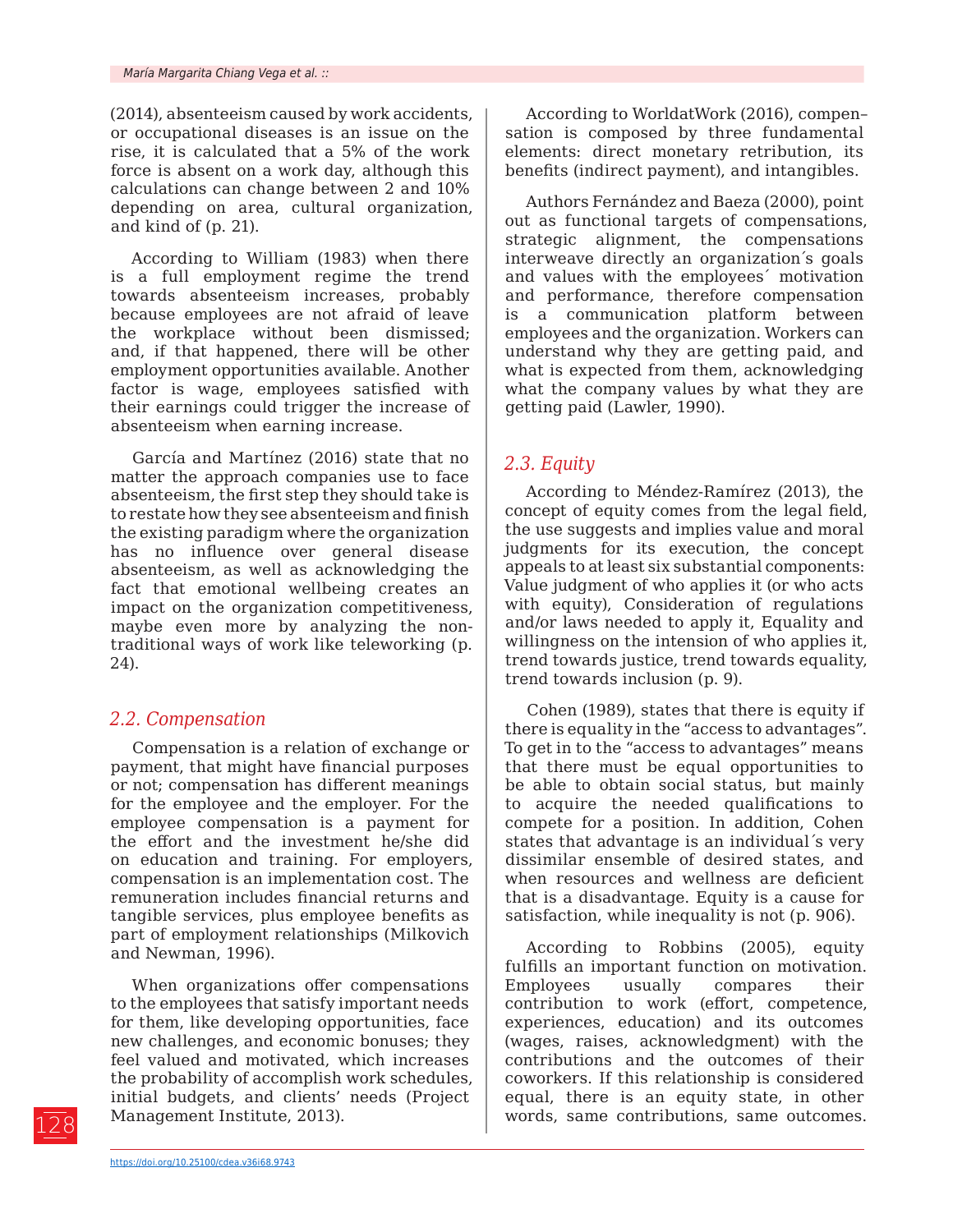However, if the relationship seem unequal, it is considered a state of inequality and it can influence in the amount of effort employees put on their work.

Authors Sánchez, Rivera and Velasco (2016), consider that in educational public institutions as trainers of research personnel, they still reproduce and legitimize the patriarchal discourse, since women and men are located and distributed on places with different value, and there are still segregation and discrimination mechanisms in the access and consolidation of their scientific work, as well as sexist practices (p. 112).

*2.3.1. Equity Measurement, Gini Index (1912).* The Gini Index is a measurement of inequality conceived by Italian statistician Corrado Gini (1884-1965) and it is used to gauge the existing inequality on incomes between the citizens of a territory, within a country, but it can be used in any organization or company. The coefficients range between 0 and 1, 0 been maximum equality and 1 maximum inequality. The index has a simple, very intuitive interpretation based on the Lorenz Curve (1905). Its value allows to gauge the area between a Lorenz curve distribution and the perfect equality line as a proportion of the total area located under the mentioned line. It is a way of quantifying a distribution proximity (or distance) regarding the equidistributional state.

It is the most well-known and most used on empirical literature about inequality. Statistically it can be defined as the arithmetic mean of absolute differences of all pairs of income, divided between the double of mean income of distribution.

# **3. Methodology**

This research will be carried out with a predictive longitudinal study, that measures the existing relationship between compensation, equity, and work absenteeism, during a time term. The research uses a quantitative method, not an experimental method because there is no use of variables, estimated models are regression models based on panel data. The target population is the permanent staff of a state university, the inclusion criteria was hired workers with a

permanent regime, according to the Chilean administrative working scale (Ministerio de Hacienda, 2005), and employees of all levels were included. The information gathered from every worker was the absenteeism level measured in the number of days absent from work, average income of the worker´s department, and Gini index of the same department.

Work Absenteeism has been defined as a dependent variable, Average Income and Equity through Gini index as independent variables, and as control variable: University´s Work Section and gender. The data base was organized as panel by year and month, since January 2015 until June 2017, and there was a total of N=840 observations.

In relation to the laid-out objectives and the characteristics of this research, we can set out the following hypothesis: If compensation increases, absenteeism decreases, and, on the other hand, if equity increases, absenteeism decreases.

The proposed methodology to assess the hypothesis was a Negative Binominal Regression Model, a generalized linear model, because the dependent variable represents the counted absent days for every cluster generated by the panel. Other options could be multiple linear regression and Poisson regression; nevertheless, the first had the disadvantage that the estimates on this kind of model can be out of the value range of the dependent variable, in addition of not meeting the normality assumption, and the second, despite been the stronger candidate, depends fundamentally on the verification of the Equidispersion assumption (means = variance) (Cameron and Trivedi, 2013).

The Lilliefors (1967) and Jarque and Bera (1987) tests were applied to normality; a chisquared test to Poisson´s distribution, and a likelihood ratio test (Agresti, 2002) was applied to equidispersion. Group comparison tests were made prior to the regression model trough the Mann and Whitney test (1947) for three quantitative variables regarding gender; and a Kruskal and Wallis test (1952) with the Mann-Whitney test to obtain a comparison between the university´s work sections.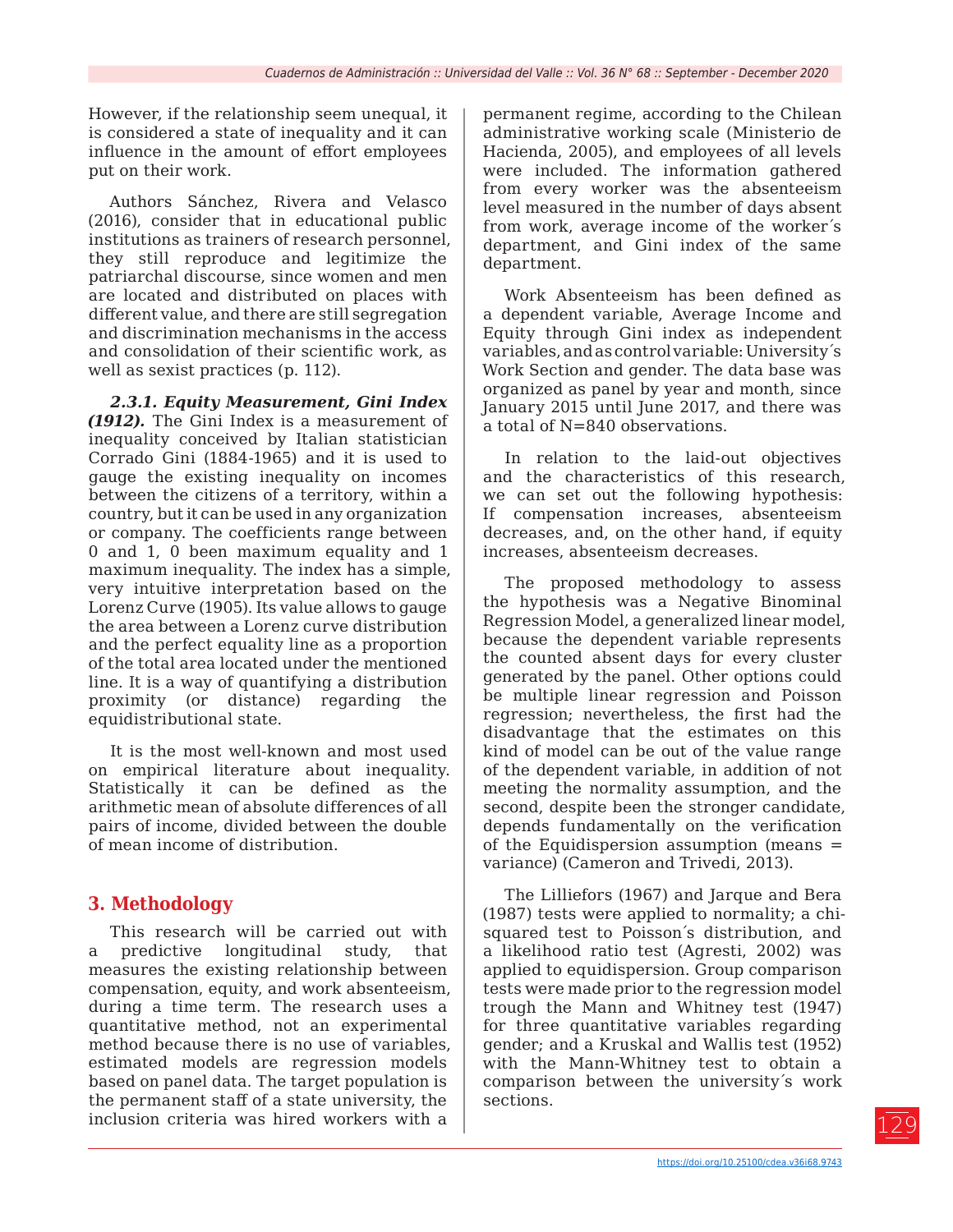| <b>Table 1. Demographic Characteristics</b> |                                                                                                |  |  |  |  |
|---------------------------------------------|------------------------------------------------------------------------------------------------|--|--|--|--|
| <b>Variable</b>                             | Category                                                                                       |  |  |  |  |
| Gender                                      | Female; Male                                                                                   |  |  |  |  |
| Year                                        | 2015; 2016; 2017 (jan-jun)                                                                     |  |  |  |  |
| Work Section                                | Part-Time Academic; Academic; Administrative;<br>Assistant; Manager; Professional; Technician. |  |  |  |  |
| Source: Authors' own elaboration.           |                                                                                                |  |  |  |  |

| <b>Table 2. Summary Statistics</b>             |                        |        |                    |                   |             |  |  |
|------------------------------------------------|------------------------|--------|--------------------|-------------------|-------------|--|--|
| <b>Variable</b>                                | Rank                   |        | <b>Descriptive</b> | p(Normality)      |             |  |  |
|                                                |                        | Mean   | DE                 | <b>Lilliefors</b> | Jarque-Bera |  |  |
| Absenteeism (days)                             | $[0 - 48]$             | 4.04   | 5.69               | $.000**$          | $.000**$    |  |  |
| Average Income<br>(thousands of chilean pesos) | [323,5]<br>$-3060,8$ ] | 1170,1 | 727,4              | $.000**$          | $.000**$    |  |  |
| Gini index                                     | $[0.26 - 0.37]$        | 0.32   | 0.02               | $.000**$          | $.000**$    |  |  |
| Source: Authors' own elaboration.              |                        |        |                    |                   |             |  |  |

| <b>Table 3. Summary Statistics by Gender</b>                     |                    |        |                      |        |           |           |                      |  |
|------------------------------------------------------------------|--------------------|--------|----------------------|--------|-----------|-----------|----------------------|--|
| <b>Variable</b>                                                  | $Gender =$<br>Male |        | $Gender =$<br>Female |        | <b>MW</b> | p         | Size of<br>effect    |  |
|                                                                  | <b>Media</b>       | DE     | Media                | DE     |           |           |                      |  |
| Absenteeism                                                      | 2.58               | 3.29   | 5.52                 | 7.05   | 102904    | $.000***$ | 0.535<br>(Moderate)  |  |
| Average Income<br><sub>of</sub><br>(thousands)<br>chilean pesos) | 1187.83            | 731.13 | 1152.46              | 724.00 | 84266     | .263      | 0.049<br>(No effect) |  |
| Gini Index                                                       | 0.32               | 0.02   | 0.32                 | 0.03   | 91410     | .361      | 0.000<br>(No effect) |  |
| ** $p < .01$ ; *** $p < .001$                                    |                    |        |                      |        |           |           |                      |  |
| Source: Authors' own elaboration.                                |                    |        |                      |        |           |           |                      |  |

# **4. Results and discussion**

#### *4.1. Descriptive Statistics*

The data base is defined by 840 observations consisting of a total number of absenteeism, mean remuneration, and Gini coefficient, of a state university in Chile. These recounts were made by each year (2015-17), month, gender, and work section. The given demographic characteristics can be seen on Table 1.

Summary statistics can be seen on Table 2, it shows that the average level of absenteeism is  $4.04 \pm 5.69$  days, with 48 days maximum, which made it a heterogeneous variable. Regarding the other variables, the average income is also heterogeneous. Normality tests on both cases are rejected (p=.000\*\*).

The distribution by Gender (Table 3), reveals evidence of statistically meaningful differences for Absenteeism (p=.000\*\*\*), but not for Average Income (p=.263) nor Gini Index (p=.361). Specifically, to absenteeism,

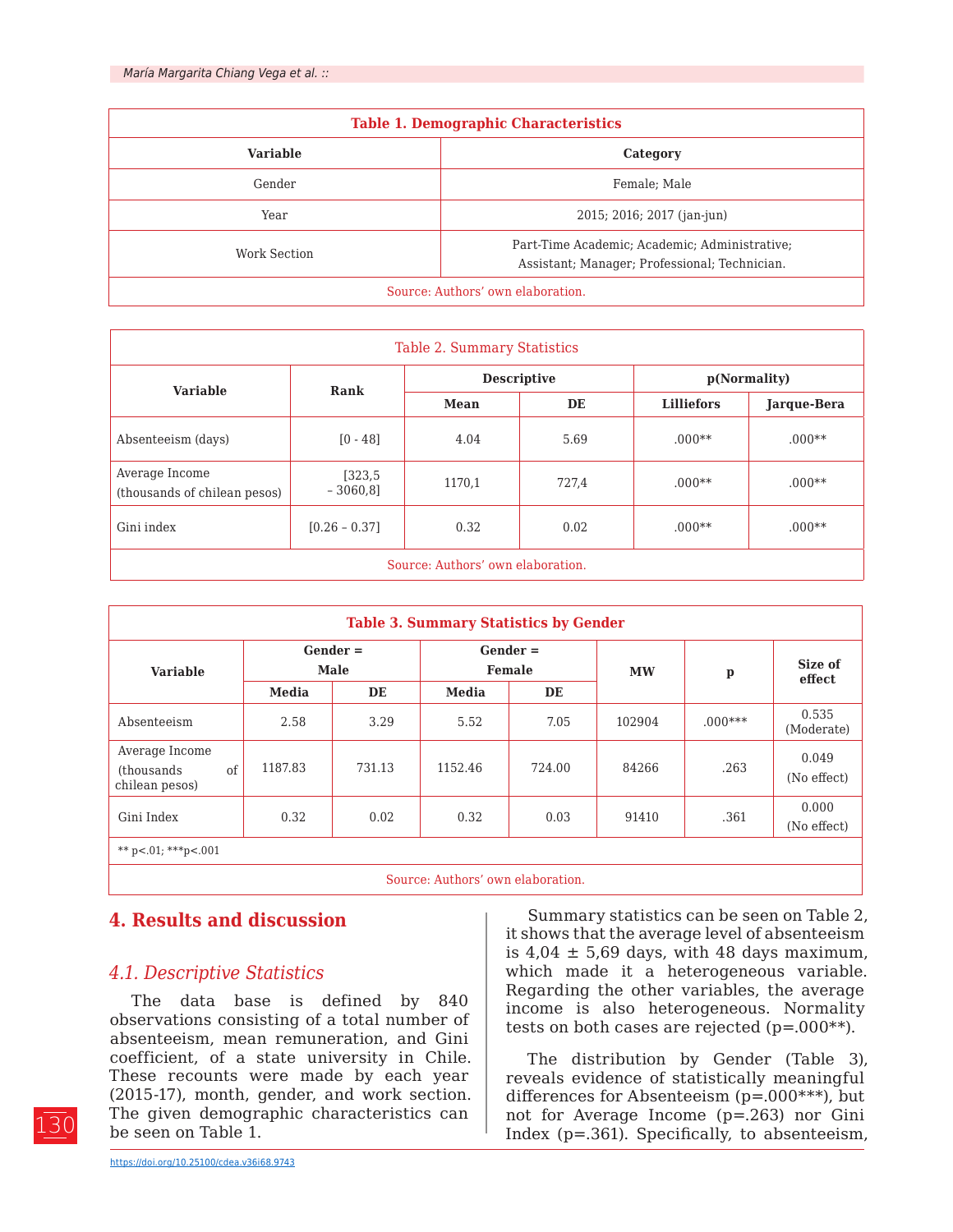

**Figure 1. Variable distribution by gender**

Source: Authors' own elaboration.

women are absent an average of 2.94 (05.52- 2.58) days a month, more than men.

Figure 1 shows the results of this section, both graphics on top show that women have in average greater levels of absenteeism.

As for the Work Section Distribution (Table 4), it shows evidence of statistically meaningful differences for Absenteeism, Amount of Personnel on the Section, and Average Income, but not for Gini Index  $(\chi^2(5)=0.00, p=.999).$ 

Then, as shown by Table 5, when Mann-Whitney test of post-hoc pairwise comparison is conducted, statistically meaningful differences for Absenteeism are seen on every kind worker, except between (Professionals-Academics) and (Managers-Assistants); for Average income, differences between every kind of worker are shown,

| Table 4. Kruskal-Wallis Test. Variable:<br><b>Work Section</b> |        |           |  |  |  |  |  |  |
|----------------------------------------------------------------|--------|-----------|--|--|--|--|--|--|
| Variable<br>$\chi$ 2(5)<br>p                                   |        |           |  |  |  |  |  |  |
| Absenteeism                                                    | 136.45 | $000***$  |  |  |  |  |  |  |
| Average Income<br>(thousands of chilean pesos)                 | 716.86 | $0.00***$ |  |  |  |  |  |  |
| Gini Index                                                     | 0.00   | .999      |  |  |  |  |  |  |
| ** $p < .01$ ; *** $p < .001$                                  |        |           |  |  |  |  |  |  |
| Source: Authors' own elaboration.                              |        |           |  |  |  |  |  |  |

except between (Technicians-Administrative), which only differ on an average of \$29.600, while the others at least differ on an average of \$131.000 (Figure 2).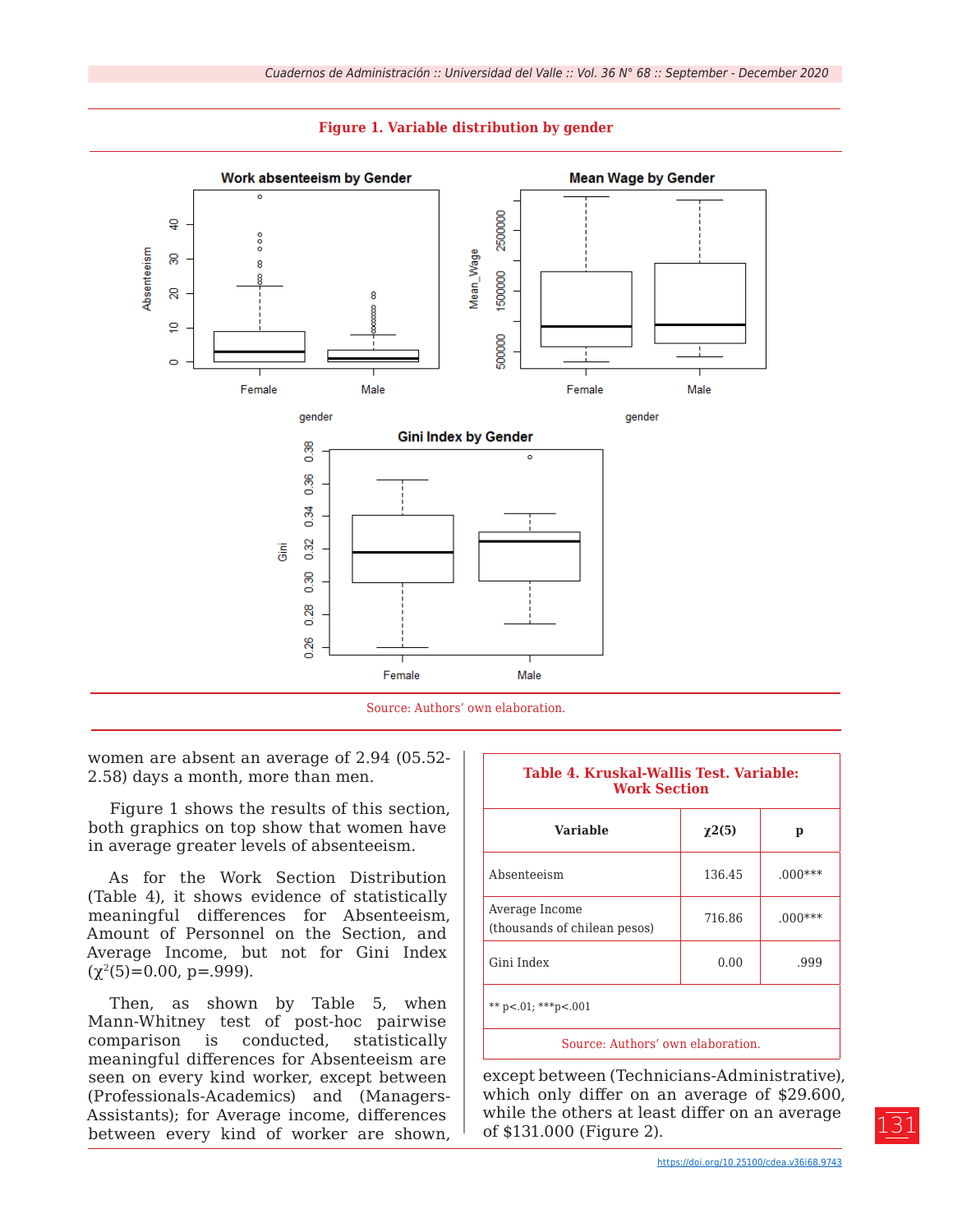| <b>Table 5. Post-Hoc Comparisons. Mann-Whitney</b> |         |              |           |                                               |  |  |
|----------------------------------------------------|---------|--------------|-----------|-----------------------------------------------|--|--|
| Comparison                                         |         | Absenteeism  |           | <b>Average Income</b><br>(Thousands of pesos) |  |  |
|                                                    | Dif     | $\mathbf{P}$ | Dif       | $\mathbf{p}$                                  |  |  |
| Adm - Acad                                         | $-0.63$ | .916         | $-852.3$  | $< .001***$                                   |  |  |
| Assi - Acad                                        | $-2.73$ | $< 0.01***$  | $-984.3$  | $< .001***$                                   |  |  |
| Man - Acad                                         | $-2.98$ | $< 0.01***$  | 1025.6    | $< .001***$                                   |  |  |
| Prof - Acad                                        | 1.42    | .155         | $-425.3$  | $< .001***$                                   |  |  |
| Tech - Acad                                        | 3.86    | $< .001***$  | $-823.0$  | $< 0.01***$                                   |  |  |
| Assi - Adm                                         | $-2.10$ | $.025*$      | $-131.7$  | $.016*$                                       |  |  |
| Man - Adm                                          | $-2.35$ | $< 0.01***$  | 1878.2    | $< 0.01***$                                   |  |  |
| Prof - Adm                                         | 2.05    | $< 0.01***$  | 427.2     | $< 0.01***$                                   |  |  |
| Tech-Adm                                           | 4.49    | $-.001***$   | 29.6      | .884                                          |  |  |
| Man - Assi                                         | $-0.25$ | .509         | 2009.9    | $-.001***$                                    |  |  |
| Prof - Assi                                        | 4.15    | $< 0.01***$  | 559.0     | $< .001***$                                   |  |  |
| Tec - Assi                                         | 6.59    | $< .001***$  | 161.3     | $.001***$                                     |  |  |
| Prof - Man                                         | 4.40    | $< 0.01***$  | $-1450.9$ | $< .001***$                                   |  |  |
| Tech - Man                                         | 6.84    | $< 0.01***$  | $-1848.6$ | $< 0.01***$                                   |  |  |
| Tech - Prof                                        | 2.44    | $.005**$     | $-397.7$  | $< 0.01***$                                   |  |  |
| Source: Authors' own elaboration                   |         |              |           |                                               |  |  |

#### **Figure 2. Variable Distribution by Work Section**





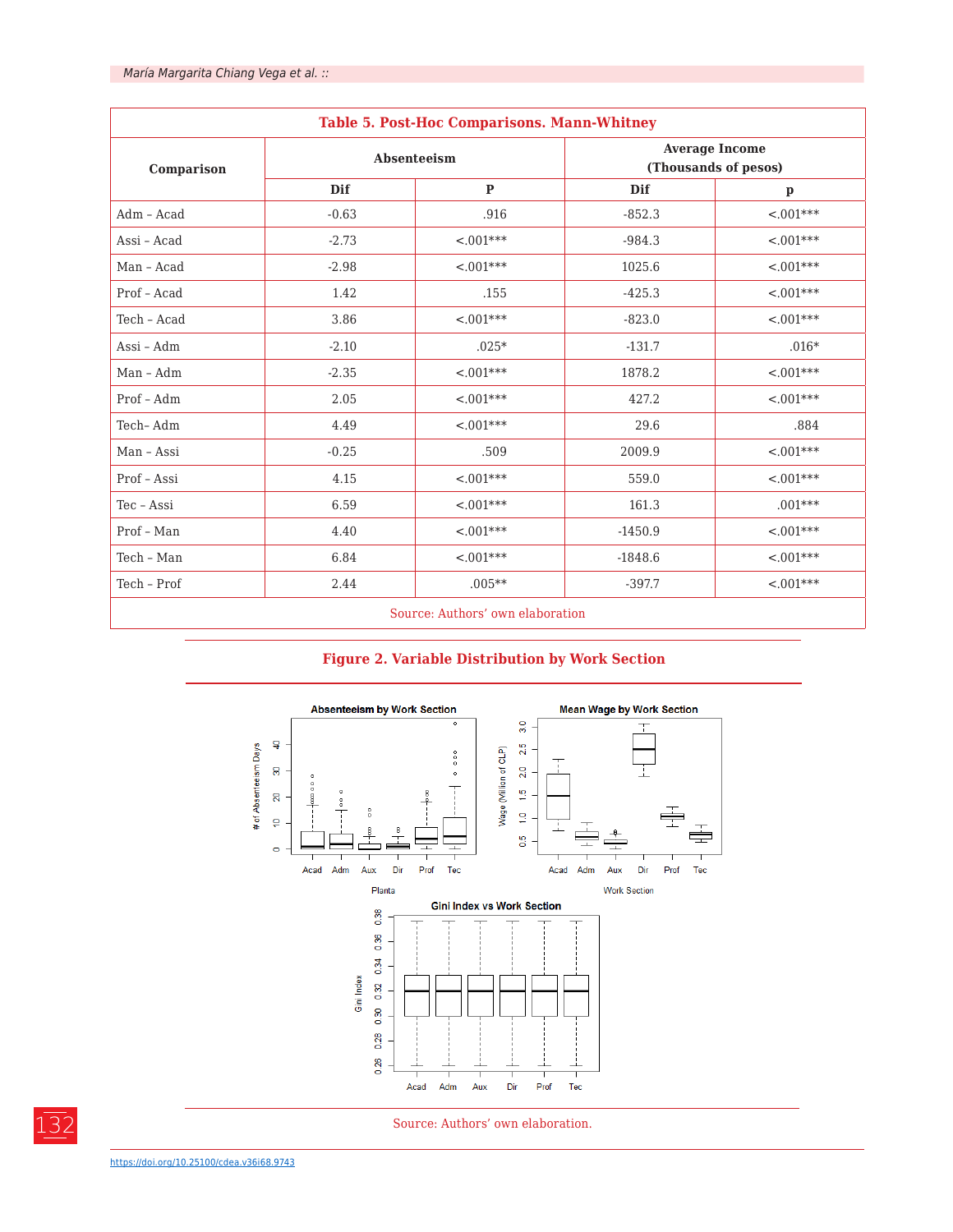#### *4.2. Negative Binominal Regression Models*

On this section, the regression model is estimated based on panel data (cross-sectional and longitudinal). Chi-square goodness of fit allows to confirm that dependent variable distribution is Poisson (p=.501), but the Equidispersion assumption was rejected (p=.000), because its coefficient of variation is quite high (SD/mean >> 1), therefore, the most suitable model is Negative Binominal Regression, belonging to the generalized linear models (Müller, 2000). According to this distribution, it's understood that  $E(Y_i)$ *)*= *μ<sup>i</sup>* , y *Var(Yi )= μ<sup>i</sup> + (μ<sup>i</sup> <sup>2</sup>/σ),* meaning *Var(Yi*  $D \geq E(Y_i)$ . This procedure belongs to the exponential family, and it is estimated trough recurrent maximum likelihood. The models to estimate the calculation were made on the Statistical software R with the MASS package (Venables and Ripley, 2002).

To obtain goodness of fit, the omnibus test of likelihood ratio with weighted variance and covariance matrix (VCovHC) and Nagelkerke´s Pseudo R2 coefficient (1991) are calculated, whereas for the variable significance is used the Z statistical. It is also shown that "p" is equal to p-value, it is the probability of false evidence given by the data while it is actually true, in general, values under 0.05 and/or 0.01 are used to acknowledge that a result is statistically significant.

#### *4.2.1. Model description*

The regression model has the influence of log-average income and the Gini coefficient, besides of control variable regarding Work Section and Gender. Reference categories has been stablished, Year=2015, Month=February, Section=Academic, and Gender=Female. Models has been stablished as M1, M2, and M3, defined as follows:

M1: *Absenteeism ~ln(Aver.Income)+Gini*

M2: *Absenteeism ~ln(Aver.Income) +Gini+year+month+section+gender*

M3: *Absenteeism ~ln(Aver.Income) +Gini+month+section+gender*

The first model (M1) only considers the log-average income on the number of days of absenteeism, without considering any qualitative characteristic. The second model (M2) also considers the effect of year, month, section and gender, while the M3 model has the annual effect removed.

Table 6 shows the models results. On M1 Model, income doesn´t have a statistically significant effect over the number of absenteeism  $(exp(\beta)=2.01, p=.552)$  with an explanatory power of 0%; then, when qualitative characteristics are added (M2 Model), explanatory power increases a 47% where there is an effect as a whole and it is statistically significative for the Month (D=216.15,  $p=.000***$ ), the Section (D=495.14, p=.000\*\*\*), and the Gender  $(D=98.96, p=.000***);$  in addition the income, expressed as logarithms, is statistically significant  $(exp(\beta)=19.36, p=.000***)$ . As for year, it doesn´t determine increase or decrease of days of absenteeism.

With more detail, regarding the variable "month", all the models have a statistically significant effect to 5% on the absenteeism level, except March  $(exp(β)=2.82, p=.234)$ . The month of August has the bigger impact on the days of absenteeism  $(exp(\beta)=10.73)$ , p=.000\*\*\*) over the base month (February). Regarding the variable "Section", all have a statistically significant effect to 5%, where the professionals of the Technical area (exp(β)=29.99, p=.000\*\*\*) are the ones that contribute the most to the absenteeism level, unlike the ones on the Managing Area  $(exp(\beta)=0.10, p=.000***), who decrease$ the ratio  $1/0.1 = 10$  times the base section (Academics). Regarding "Gender", men (Academics). Regarding have a significant minor number of days of absenteeism than women (exp(β)=0.46,  $p=.000***$ ).

Likewise, on M3 model are very similar coefficients to the M1 model, keeping 47% of the explanatory power.

# **5. Conclusions**

We studied the effect on the Absenteeism, the Average Income, and the Equity variables through the Gini index monitoring Month, Year, Gender, and Section, considering as reference February as month, the year 2015, the female gender and the academic section.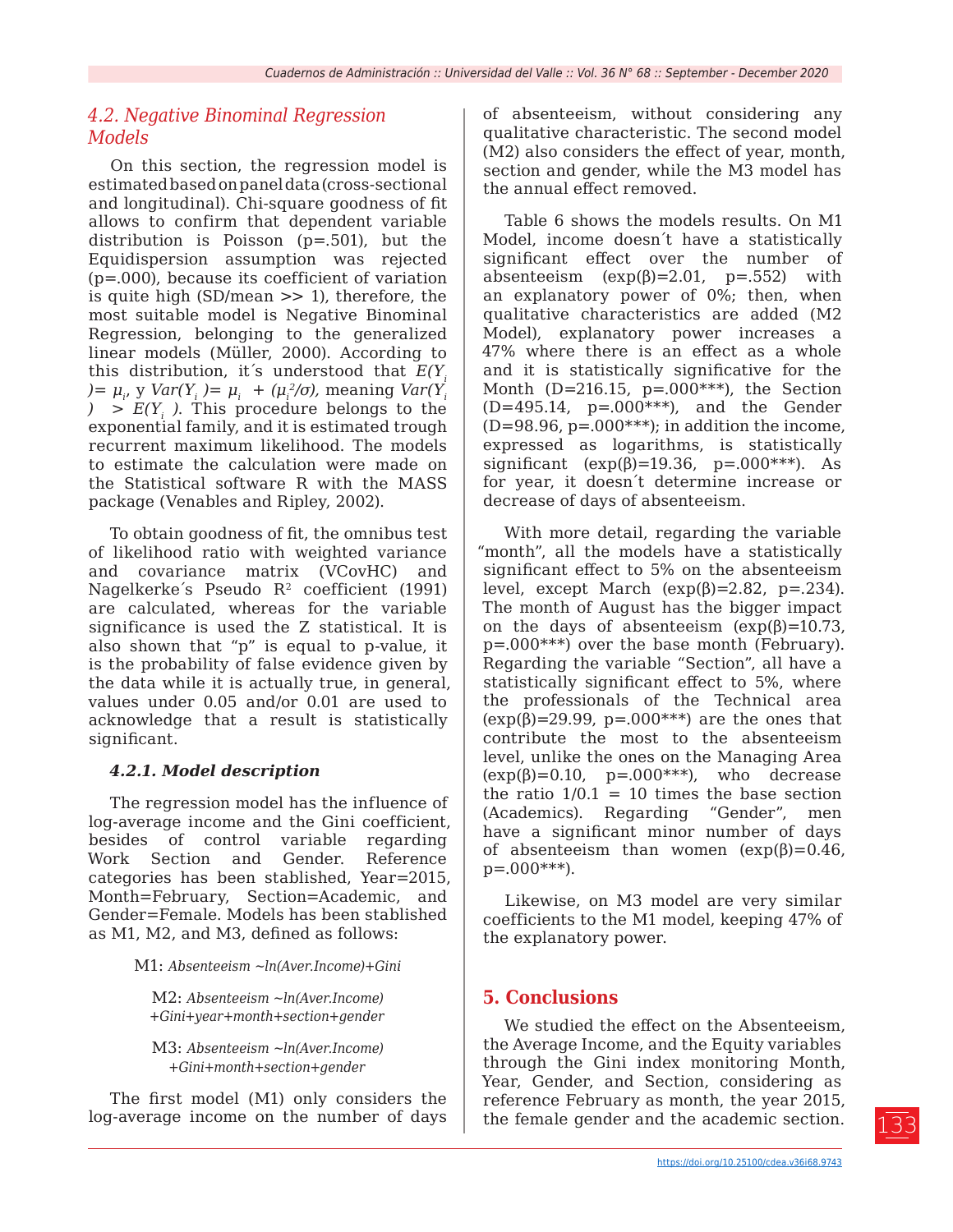| Table 6. Panel Data Model. Response Variable: Absenteeism |                                     |              |                          |                                                                                       |          |                                       |                                                                     |             |              |
|-----------------------------------------------------------|-------------------------------------|--------------|--------------------------|---------------------------------------------------------------------------------------|----------|---------------------------------------|---------------------------------------------------------------------|-------------|--------------|
| Parameter                                                 | M1 Model                            |              |                          | M <sub>2</sub> Model                                                                  |          |                                       | M3 Model                                                            |             |              |
|                                                           | Exp()                               | $\mathbf{z}$ | $\mathbf{p}$             | Exp()                                                                                 | Z        | $\mathbf{p}$                          | Exp()                                                               | $\mathbf t$ | $\mathbf{p}$ |
| (constant)                                                | 2.01                                | 0.60         | .552                     | 4.5e-19                                                                               | $-16.14$ | $.000***$                             | 4.5e-19                                                             | $-10.45$    | $.000***$    |
| In (Average Income)                                       | 1.05                                | 0.59         | .551                     | 19.36                                                                                 | 16.13    | $.000***$                             | 19.36                                                               | 10.70       | $.000***$    |
| Gini index                                                | 2.21                                | 0.35         | .725                     | 0.17                                                                                  | $-0.53$  | .594                                  | 0.09                                                                | $-0.72$     | .470         |
| $Year=2016$                                               |                                     |              |                          | 0.97                                                                                  | $-0.41$  | .723                                  |                                                                     |             |              |
| $Year=2017$                                               |                                     |              |                          | 0.72                                                                                  | $-1.93$  | .053                                  |                                                                     |             |              |
| Month=January                                             |                                     |              |                          | 1.49                                                                                  | 2.14     | $.032*$                               | 1.51                                                                | 2.17        | $.031*$      |
| Month=March                                               |                                     |              |                          | 2.82                                                                                  | 1.18     | .234                                  | 2.82                                                                | 1.18        | .234         |
| Month=April                                               |                                     |              |                          | 5.12                                                                                  | 7.89     | $.000***$                             | 5.12                                                                | 7.89        | $.000***$    |
| Month=May                                                 |                                     |              |                          | 4.87                                                                                  | 7.59     | $.000***$                             | 4.87                                                                | 7.59        | $.000***$    |
| Month=June                                                |                                     |              |                          | 7.09                                                                                  | 9.60     | $.000***$                             | 7.09                                                                | 9.60        | $.000***$    |
| Month=July                                                |                                     |              |                          | 7.84                                                                                  | 9.37     | $.000***$                             | 7.84                                                                | 9.37        | $.000***$    |
| Month=August                                              |                                     |              |                          | 10.73                                                                                 | 10.97    | $.000***$                             | 10.73                                                               | 10.97       | $.000***$    |
| Month=September                                           |                                     |              |                          | 4.72                                                                                  | 6.99     | $.000***$                             | 4.72                                                                | 6.99        | $.000***$    |
| Month=October                                             |                                     |              |                          | 6.91                                                                                  | 8.76     | $000***$                              | 6.91                                                                | 8.76        | $.000***$    |
| Month=November                                            |                                     |              |                          | 6.03                                                                                  | 8.10     | $.000***$                             | 6.03                                                                | 8.10        | $.000***$    |
| Month=December                                            |                                     |              |                          | 6.21                                                                                  | 8.36     | $.000***$                             | 6.21                                                                | 8.36        | $.000***$    |
| Section=Administrative                                    |                                     |              |                          | 15.06                                                                                 | 12.91    | $.000***$                             | 15.06                                                               | 12.91       | $.000***$    |
| Section=Assitant                                          |                                     |              |                          | 1.65                                                                                  | 11.02    | $.000***$                             | 1.65                                                                | 11.02       | $.000***$    |
| Section=Manager                                           |                                     |              |                          | 0.10                                                                                  | $-14.59$ | $.000***$                             | 0.10                                                                | $-14.59$    | $.000***$    |
| Section=Professional                                      |                                     |              |                          | 5.40                                                                                  | 12.32    | $000***$                              | 5.40                                                                | 12.32       | $.000***$    |
| Section=Technician                                        |                                     |              |                          | 29.99                                                                                 | 16.90    | $.000***$                             | 29.40                                                               | 13.05       | $.000***$    |
| Gender=Male                                               |                                     |              |                          | 0.46                                                                                  | $-10.47$ | $.000***$                             | 0.44                                                                | $-10.39$    | $.000***$    |
| $\mathbf N$<br>LR-Statistic<br>p<br>Nagelkerke R2<br>AIC  | 840<br>.303<br>.51<br>.00<br>4117.0 |              |                          | 840<br>32.361<br>.00.<br>.47<br>3622.8                                                |          | 840<br>34.913<br>.00<br>.47<br>3622.7 |                                                                     |             |              |
| Deviance:<br>Year<br>Month<br>Section<br>Gender           |                                     |              | Authors' own alaboration | $0.69$ (p=.40)<br>216.15 ( $p=.00**$ )<br>495.14 ( $p=.00**$ )<br>98.96 ( $p=.00**$ ) |          |                                       | 238.98 ( $p=.00**$ )<br>484.05 ( $p=.00**$ )<br>98.22 ( $p=.00**$ ) |             |              |

Source: Authors' own elaboration.

Generalized linear models' techniques has been used, considering count data.

On the period 2015-2017, it has been detected a decrease on the amount of work

absences for the educational institution. Besides, it has been determined that the Technical Areal has a greater rate on absenteeism, and the Managing Area has the smaller rate. The results regarding the gender

134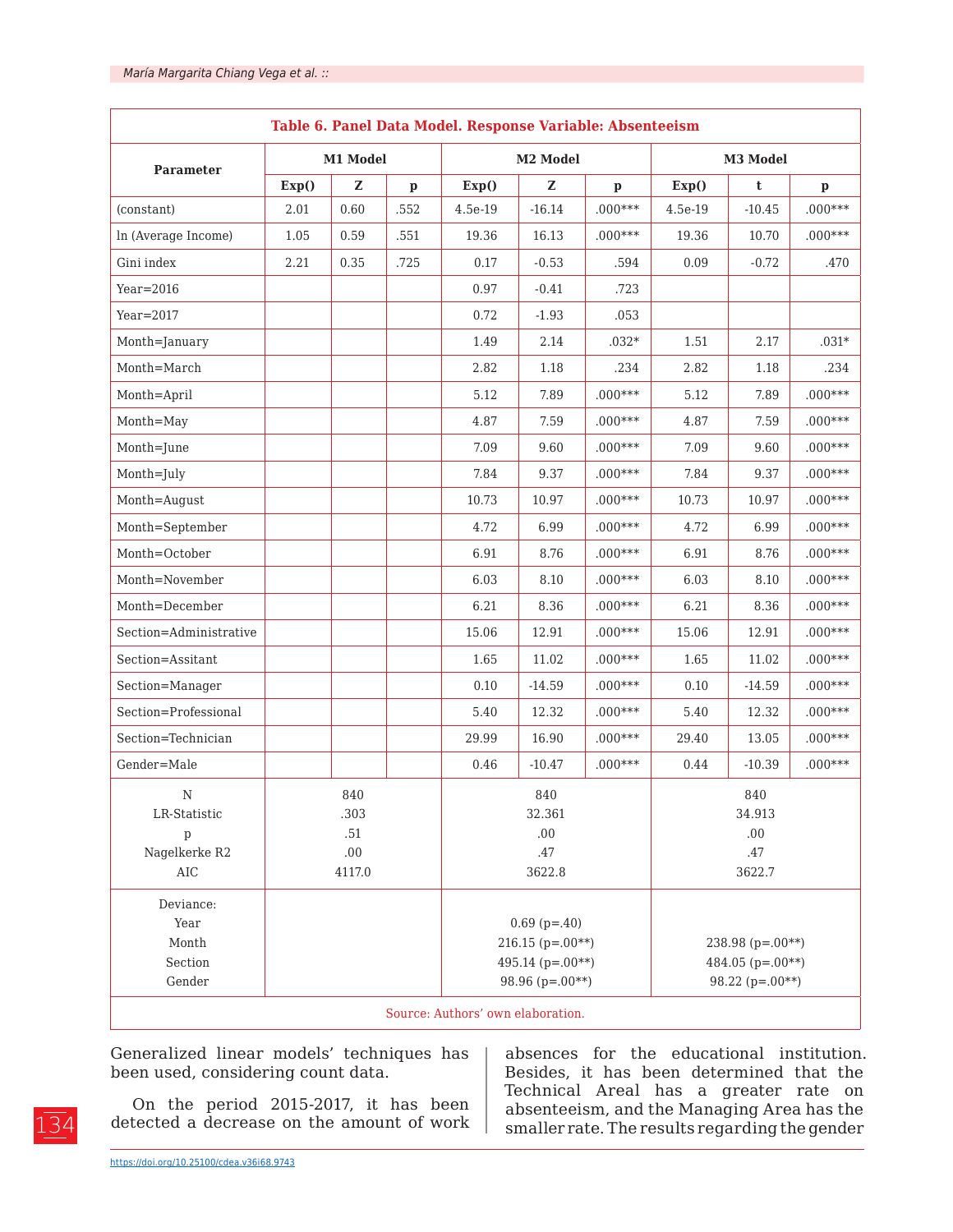variable comparative, shows that, from the three variables, only the Absenteeism variable reported a moderate size effect, but the Average Income and Equity with Gini Index didn´t.

In addition, the results show that women were absent of work on an average of 3 days more than men. As Carosio (2010) states, women´s integration to socio-productive life hasn´t been followed by systems of social and family joint responsibility on domestic work and care. All of this generates conflict between women´s personal, family and work life, and it leads them to dismiss their professional careers and their productive initiatives. Also, it creates a line of research that allows making a comparison of the levels of work absenteeism between women with children and women without children.

Regarding the conducted comparison, considering the Section variable, it produces statistically significant results to the Absenteeism variables, and the Average income. First it shows statistically significant differences in Absenteeism, highlighting higher differences between Technicians-Assistants and Technicians-Managers, which border on a difference of 7 days of absence. This is explained because, even acknowledging the fact that there are different kinds of leaves or flexible schedules to all the different sectors, workers protect their workstations, because they don´t have higher studies guaranteeing their training, making it harder to get a new job, so their absence doesn´t favor their work development.

On the other hand, regarding the comparison made considering the Average Income variable, the main differences are between Managers-Assistants and Managers-Administrative, with differences that border an average of \$2.000.000(chilean pesos), which is large gap. This fact is associated to the country´s current situation, where there is a ratio of 1:8 of difference between the remuneration of a Technician and a Manager, which is no surprise.

According to the models, the average income, expressed as logarithms, creates a statistically significant effect over the absenteeism levels, helping to its prediction. This is associated to Nazario (2006)

statement, on the labor market we are living nowadays, it is a necessity to pay attention to something so important and decisive as giving benefits to the personnel (and all the compensatory policy as a whole). Afterwards, when adding gender and section to the model, both have significant effects on absenteeism days, on one hand, men have less absences than women, and on the other, most absences are from technicians and least are from managers, this is confirmed by the statement previously mentioned by Mendoza (2015), where the differences shown regarding the hierarchical level and the impact produced by job satisfaction and psychological climate, lead to think that men are more determined to remain on their jobs because of their position on the other variables. As for women´s absenteeism, it will be mainly related to the level of dissatisfaction and the sensed psychological climate, unrelated to of the hierarchical level they have within the organization.

Regarding Equity (Gini index), it doesn´t have a statistically significant influence on the level of absenteeism, mainly because of the low variability of this index, besides, it is not influenced by gender nor section, meaning, it is not an adequate predictor for the absenteeism level in this context. Barroso (2012) presented a different result, pointing out that absenteeism has a statistically significant correlation with equity. The model generated an important percentage of explanation of absenteeism variation, a 47%, according to the Nagelkerke  $R<sup>2</sup>$  coefficient. This allows us to point that regression capacity, using as a distributional assumption of the dependent variable as negative binominal, has been effective on its prediction. In summary, to this sample of workers of a higher education institution the average income (expressed as logarithms) is an appropriate predictor for absenteeism level, while Equity, measured through Gini index is not.

Authors consider this study as a contribution for future research associated to the relation between absenteeism, remuneration, and equity, giving a first sight to the subject. The result is considered as a contribution since there is no reference where the relation of three variables is studied.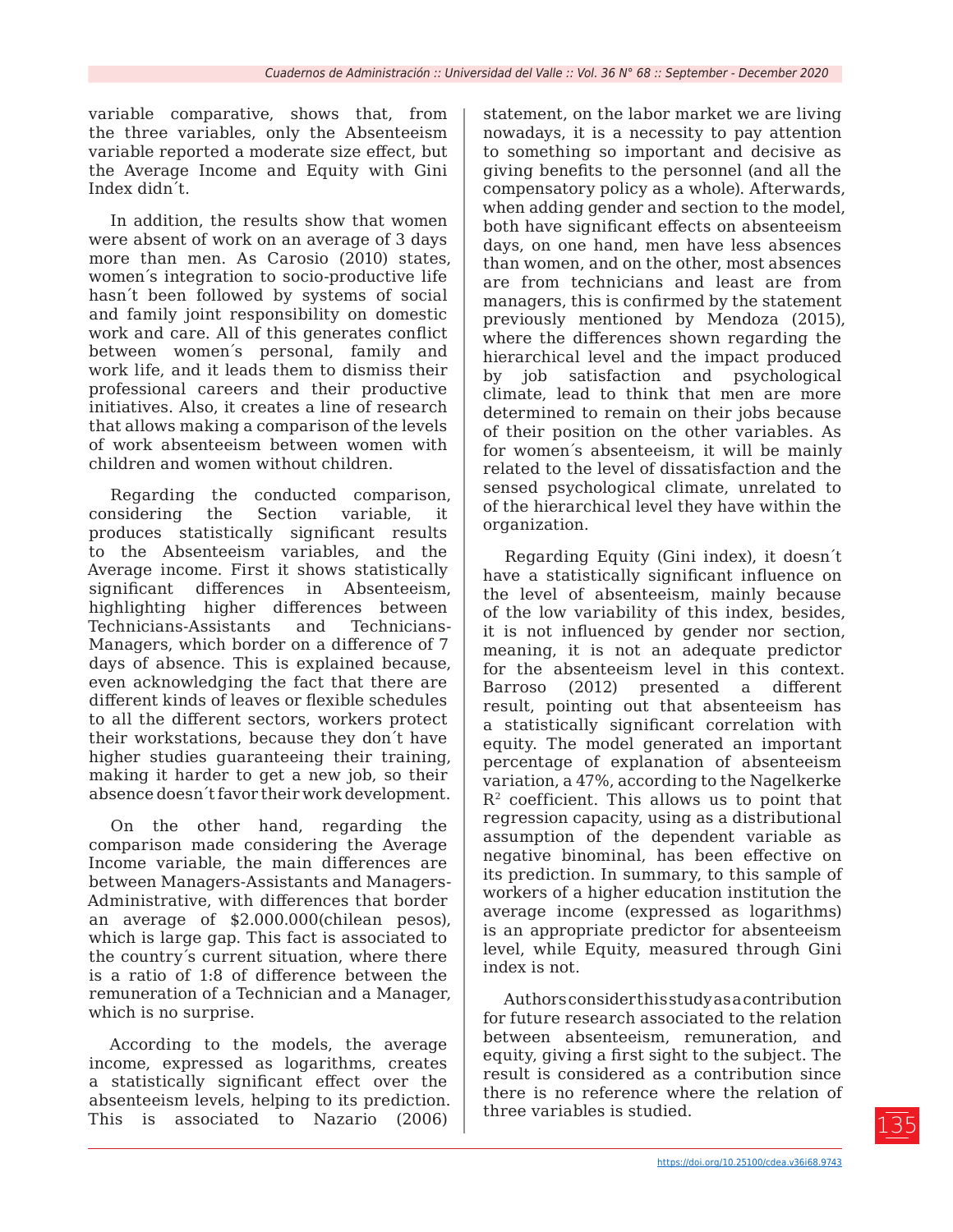In summary, average income (expressed as logarithms) is an appropriate predictor for absenteeism level, while Gini index isn´t for this sample of workers of a higher education institution

# **6. Conflict of interest**

The authors declare no conflict of interest.

# **7. Source of Financing**

This research is sponsored by Universidad del Bio-Bio (Work Absenteeism, remuneration, and equity: a confused relationship), and it is conducted by researchers from the Sciences Faculty and the Business Faculty of Universidad del Bío-Bío.

# **8. References**

- Agresti, A. (2002). *Categorical Data Analysis* (2a ed.). New York, USA: John. Wiley & Sons.
- Barroso, F. (2012, octubre). Calidad de vida laboral vs. rotación, ausentismo y productividad. Un estudio en 103 empresas de la ciudad de Mérida, Yucatán. *XVII Congreso Internacionl de Contaduría, Administración e Informática.* ANFECA, UNAM, Ciuda de México, México.
- Cameron A. C., & Trivedi, P. K. (2013). Regression Analysis of Count Data (2nd ed.). *Econometric Society Monograph, 53*. Retrieved from [http://](http://cameron.econ.ucdavis.edu/racd/count.html) [cameron.econ.ucdavis.edu/racd/count.html](http://cameron.econ.ucdavis.edu/racd/count.html)
- Carosio, A. (2010). El trabajo de las mujeres: desigualdad, invisibilidad y explotación. *Revista Venezolana de Estudios de la Mujer, 15*(35), 7-13.
- Chiavenato, I. (2000). *Administración de Recursos Humanos.* Bogotá, Colombia: Editorial Mc Graw-Hill.
- Chiavenato, I. (2011). *Administración de recursos humanos*. McGraw Hill. Recuperado de [https://cucjonline.com/biblioteca/files/original/](https://cucjonline.com/biblioteca/files/original/aec4d0f8da9f45c14d9687966f292cd2.pdf) [aec4d0f8da9f45c14d9687966f292cd2.pdf](https://cucjonline.com/biblioteca/files/original/aec4d0f8da9f45c14d9687966f292cd2.pdf)
- Cohen, G. (1989). On the currency of egalitarian justice". *Ethics, 99*(4), 906-944. Retrieved from <http://www.jstor.org/stable/2381239>
- Dolan, S. L., Shuler, R. S., Randall, S., & Valle, R. (1999). *La gestión de los Recursos Humanos.* Madrid, España: Mc Graw-Hill, Interamericana de España.
- Fernández, I., y Baeza, R. (2000). El Psicólogo organizacional como gestor de compensaciones. *Revista tendencia en psicología contemporánea, serie azul* (1), Recuperado de [https://](https://es.slideshare.net/ignacioinspirado/2002-uai-psicologo-org-como-gestor-de-compensac) [es.slideshare.net/ignacioinspirado/2002-uai](https://es.slideshare.net/ignacioinspirado/2002-uai-psicologo-org-como-gestor-de-compensac)[psicologo-org-como-gestor-de-compensac](https://es.slideshare.net/ignacioinspirado/2002-uai-psicologo-org-como-gestor-de-compensac)
- García, V., y Martínez, R. (2016). Ausentismo Laboral y Salud: Estudio de su importancia en el teletrabajo. *Retos, 6*(11). doi: [10.17163/ret.](https://revistas.ups.edu.ec/index.php/retos/issue/view/11) [n11.2016.01](https://revistas.ups.edu.ec/index.php/retos/issue/view/11)
- Hoffmeister, L., Vidal, C., Vallebuona, C., Ferrer, N., Vásquez, P., y Nuñez, G. (2014). *Factores asociados a accidentes, enfermedades y ausentismo laboral: Análisis de una cohorte de trabajadores formales en Chile.* Retrieved from [https://scielo.conicyt.cl/scielo.php?script=sci\\_](https://scielo.conicyt.cl/scielo.php?script=sci_arttext&pid=S0718-24492014000100005) [arttext&pid=S0718-24492014000100005](https://scielo.conicyt.cl/scielo.php?script=sci_arttext&pid=S0718-24492014000100005)
- Jarque, Carlos M., & Bera, A. K. (1987). A test for normality of observations and regression residuals. *International Statistical Review 55*(2), 163-172. <https://doi.org/10.2307/1403192>
- Kruskal, W., & Wallis, W. (1952). Use of Ranks in One-Criterion Variance Analysis. *Journal of the American Statistical Association, 47*, 583-621. <https://psycnet.apa.org/doi/10.2307/2280779>
- Lawler, E. (1990). *Strategic Pay: Aligning Organizational Strategies and Pay Systems*. San Francisco, USA: Jossey-Bass Inc., Publishers.
- Lilliefors, H. W. (1967). On the Kolmogorov-Smirnov test for normality with mean and variance unknown. *Journal of the American Statistical Association, 62*, 399-402. [http://](http://dx.doi.org/10.1080/01621459.1967.10482916) [dx.doi.org/10.1080/01621459.1967.10482916](http://dx.doi.org/10.1080/01621459.1967.10482916)
- Lorenz, M. O. (1905). Methods of Measuring the Concentration of Wealth. *Publications of the American Statistical Association, 9*(70), 209-219, Retrieved from [https://www.tandfonline.com/](https://www.tandfonline.com/doi/abs/10.1080/15225437.1905.10503443) [doi/abs/10.1080/15225437.1905.10503443](https://www.tandfonline.com/doi/abs/10.1080/15225437.1905.10503443)
- Mann, H. B., & Whitney, D. R. (1947). On a test of whether one of two random variables is stochastically larger than the other. *Annals of Mathematical Statistics, 18*, 50-60. [https://doi.](https://doi.org/10.1214/aoms/1177730491) [org/10.1214/aoms/1177730491](https://doi.org/10.1214/aoms/1177730491)
- Méndez-Ramírez, O. (2013). Neoliberalismo y equidad: la sociedad chilena analizada desde una perspectiva estudiantil. *Revista Iberoamericana de Educación Superior, 11*. [https://doi.](https://doi.org/10.22201/iisue.20072872e.2013.11) [org/10.22201/iisue.20072872e.2013.11](https://doi.org/10.22201/iisue.20072872e.2013.11)
- Mendoza, R. (2015). Insatisfacción laboral como predictor del ausentismo en un hospital público. *Revista médica de Chile, 143*(8), 1028-1033. [https://dx.doi.org/10.4067/](https://dx.doi.org/10.4067/S0034-98872015000800010) [S0034-98872015000800010](https://dx.doi.org/10.4067/S0034-98872015000800010)